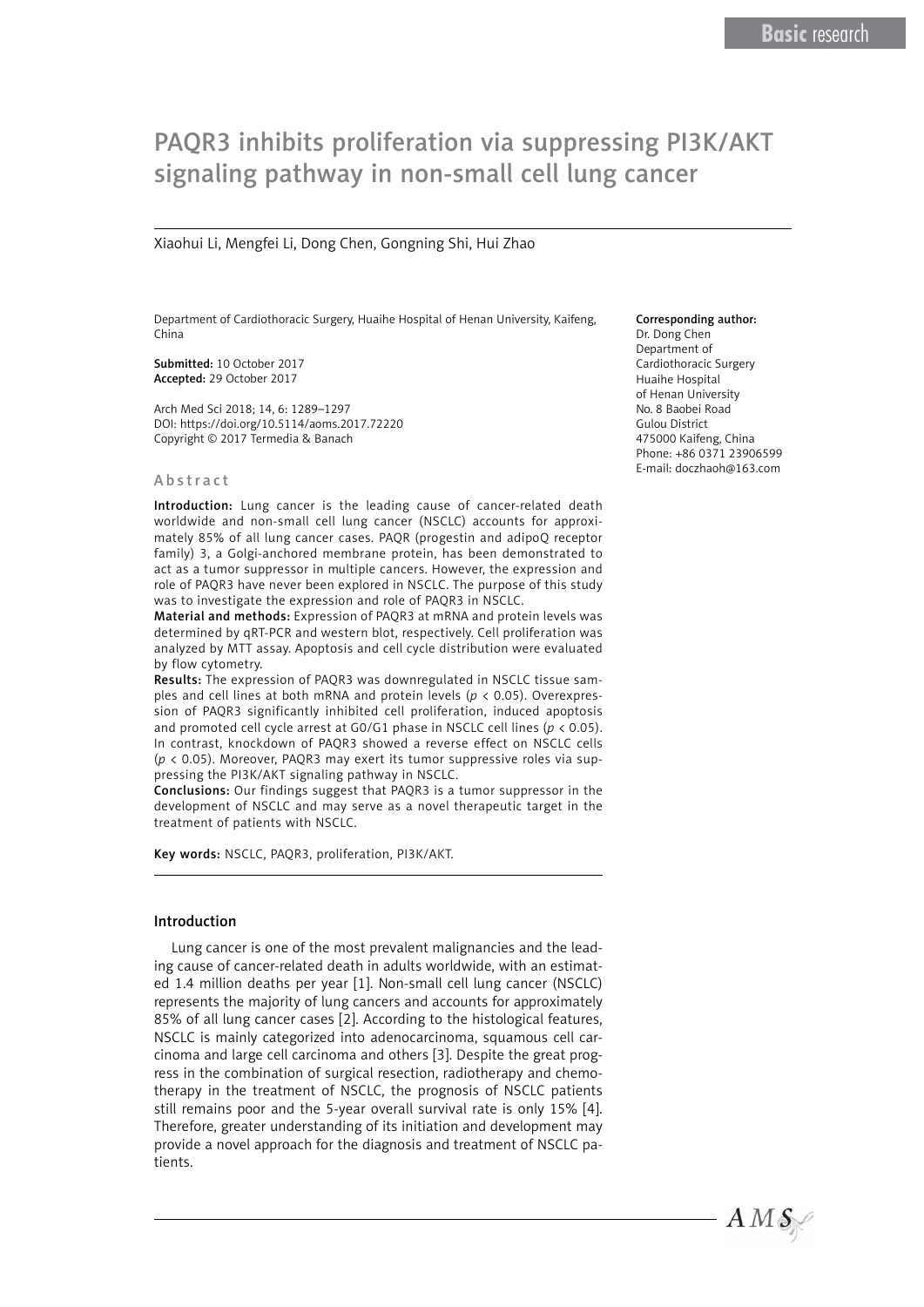The progestin and adipoQ receptor family (named PAQR) is a highly conserved protein family composed of 11 members, PAQR1 to PAQR11 [5]. PAQR3, also known as Raf kinase trapping to Golgi (RKTG), is a Golgi-anchored membrane protein containing seven transmembrane helices and interacts with the Gβ subunit via the first 20 amino acids of its N-terminus and retains Gβγ at the Golgi [6, 7]. An increasing number of studies have shown that PAQR3 functions as a tumor suppressor by regulating tumor cell proliferation and migration in various human cancers such as glioma [8], gastric cancer [9] and prostate cancer [10]. Previous studies have reported that PAQR3 exerts its tumor suppressive roles by inhibiting the Ras/Raf/MEK and PI3K/AKT signaling pathways [11–13]. However, the role of PAQR3 in the development of NSCLC has never been reported.

In the present study, we investigated the expression pattern of PAQR3 and its potential functions in NSCLC. Our study revealed that PAQR3 is significantly downregulated in NSCLC tissues and cell lines when compared with the control. Overexpression of PAQR3 significantly inhibited cell proliferation while knockdown of PAQR3 promoted cell proliferation in NSCLC. Moreover, PAQR3 was shown to inhibit cell proliferation via suppressing the PI3K/AKT signaling pathway in NSCLC. Our findings suggest that PAQR3 is a tumor suppressor in NSCLC and may serve as a therapeutic target in the treatment of patients with NSCLC.

# Material and methods

# Tissue samples

A total of 20 paired NSCLC specimens and matched adjacent normal tissues were collected from patients with primary NSCLC who had undergone surgical treatment at our department. All tissues were frozen in liquid nitrogen immediately until use. The diagnoses were confirmed by pathological analysis. Written informed consent was obtained from each patient and our study was approved by the Ethics Committees of Huaihe Hospital of Henan University. This study was performed following the Declaration of Helsinki.

# Cell lines

Human NSCLC cell lines (SK-MES-1, A549, SPCA-1 and H1229) and the non-tumorous human bronchial epithelium cell line BEAS-2B were all obtained from the Cell Bank, China Academy of Sciences (Shanghai, China). All cells were maintained in RPMI 1640 medium supplemented with 10% fetal bovine serum (both Gibco; Thermo Fisher Scientific, Inc., Waltham, MA, USA), 100 U/ml of penicillin and 100 μg/ml of streptomycin. Cells

were maintained in a humidified incubator containing 5% CO2 at 37°C.

# RNA extraction and qRT-PCR

Total RNA was extracted from tissue specimens or cultured cells using TRIzol (Invitrogen) according to the manufacturer's instruction. cDNA was synthesized from total RNA by using the PrimeScript RT Reagent Kit (TaKaRa, Dalian, China). Quantitative real-time PCR (qRT-PCR) was performed using SYBR Green PCR Master Mix (Applied Biosystems, Foster City, USA) in an Applied Biosystems 7500 sequence detection system (Applied Biosystems) following the manufacturer's guidelines. The quantitative real-time PCR conditions were: 95°C for 10 min, 40 cycles of 95°C for 15 s, and 60°C 1 min. The relative expression level of PAQR3 was calculated by using the 2–ΔΔCt method and GAPDH was used as an internal control. The primers for PAQR3 were 5′-AACCCGTACATCACCGACG-3′ (forward) and 5′-TCTGGACGCACTTGCTGAAG-3′ (reverse) The primers for GAPDH were 5′-CATC-TTCTTTTGCGTCGCCA-3′ (forward) and 5′-TTAAAA-GCAGCCCTGGTGACC-3′ (reverse). Each experiment was independently repeated three times.

# Western blot

The total protein was extracted from tissues or cultured cells by RIPA buffer and quantified by the bicinchoninic acid (BCA) kit (Pierce, Rockford, IL, USA). An equal amount of protein was isolated by 10% SDS-PAGE and transferred to nitrocellulose membranes (Amersham BioSciences, Buckinghamshire, UK). The membranes were blocked with 5% non-fat milk in PBS for 1 h and incubated with primary antibodies at 4°C overnight. After washing three times, membranes were immunoblotted by secondary antibodies (1 : 15000, LI-COR, Nebraska, USA) for 1 h at room temperature and an infrared imaging system (LI-COR Biosciences, Lincoln, USA) was used to visualize the protein bands. The primary antibodies against GAPDH and PAQR3 were purchased from Santa Cruz Biotechnology (Santa Cruz, CA, USA). Other primary antibodies were all purchased from Cell Signaling Technology (CST, Boston, USA).

# Cell transfection

The transfections were all performed using Lipofectamine 2000 (Invitrogen) according to the manufacturer's instructions. For PAQR3 overexpression, PAQR3 cDNA was purified and cloned into a pcDNA3.1 vector (Promega, Madison, WI, USA) to construct the pcDNA3.1-PAQR3 recombinant plasmids (PAQR3). The empty vector was used as the control (vector). For PAQR3 downregulation, siRNA targeting human PAQR3 (si-PAQR3)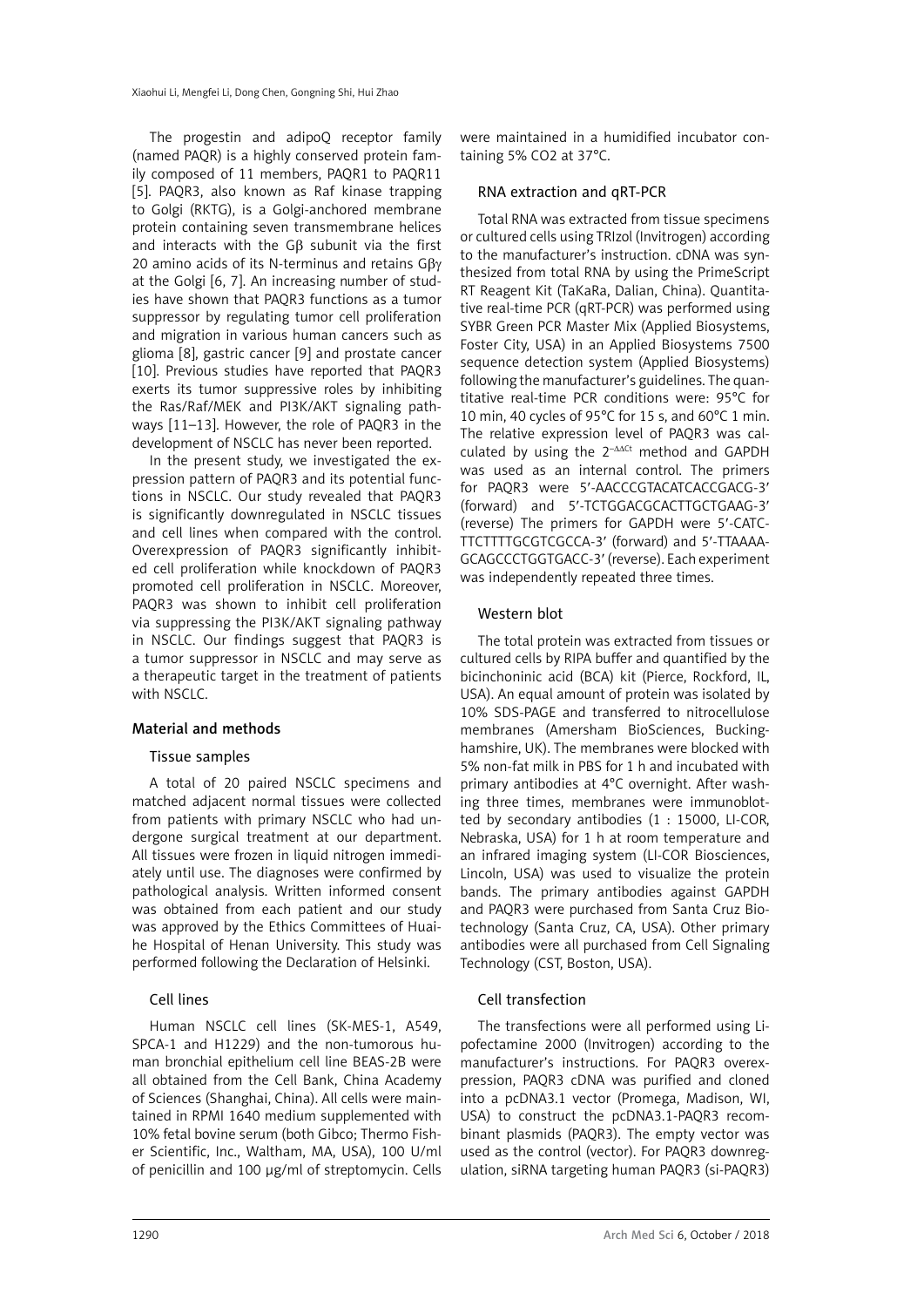and the scramble oligonucleotide (si-NC) was synthesized by GenePharma (Shanghai, China). The sequences of si-NC were 5′-UUCUCCGAACGUGU-CACGUTT-3′ (sense) and 5′-ACGUGACACGUUCG-GAGAATT-3′ (antisense). The sequences of si-PAQR3 were 5′-GCCACCAAAUAUGGCAUAUTT-3′ (sense) and 5′-AUAUGCCAUAUUUGGUGGCTT-3′ (antisense). qRT-PCR and western blot were used to confirm the expression level of PAQR3 in treated cells.

#### MTT assay

Cell proliferation was measured by the 3-(4,5-dimethylthiazol-2-yl)-2, 5-diphenyl tetrazolium bromide (MTT) assay according to the manufacturer's protocol. In brief, cells were plated into a 96-well plate and cultured at 37°C for different time periods. Then, 20 µl MTT (5 mg/ml, Sigma) was added to each wells and incubated at 37°C for further 4 h. Subsequently, 150 µl of DMSO was added for 15 min to stop the reaction. The optical density at 570 nm was determined using a microtiter plate reader (Molecular Devices, Sunnyvale, CA, USA). All experiments were performed in triplicate.

#### Flow cytometry

Cell apoptosis was measured using flow cytometry with the FITC-Annexin V Apoptosis Detection Kit (BD Biosciences, CA, USA) following the manufacturer's protocol. Briefly, cells were harvested, washed twice with cold PBS and resuspended in 200 μl of binding buffer. Then, the cells were treated with FITC Annexin V and propidium iodide solution in darkness at room temperature for 15 min. The apoptosis rate was detected using a Calibur Flow Cytometer (Becton, Dickinson and Company, CA, USA). For cell cycle analysis, cells were collected, washed twice with cold PBS and fixed with 70% ethanol overnight at 4°C. Subsequently, cells were washed twice and stained with propidium iodide (PI, Sigma) for 30 min at room temperature. Cells in each phase were counted by a Calibur Flow Cytometer. Three independent experiments were performed.



Figure 1. PAQR3 was down-regulated in NSCLC tissues and cell lines. A - PAQR3 mRNA level in CC tissues and the matched normal tissues as determined by qRT-PCR. B – Representative images of the PAQR3 protein expression in NSCLC tissues and the matched normal tissues as detected by western blot. C – PAQR3 mRNA level in NSCLC cell lines (SK-MES-1, A549, SPCA-1 and H1229) and the non-tumorous human bronchial epithelium cell line BEAS-2B as determined by qRT-PCR. D – PAQR3 protein expression in NSCLC cell lines and BEAS-2B cells detected by western blot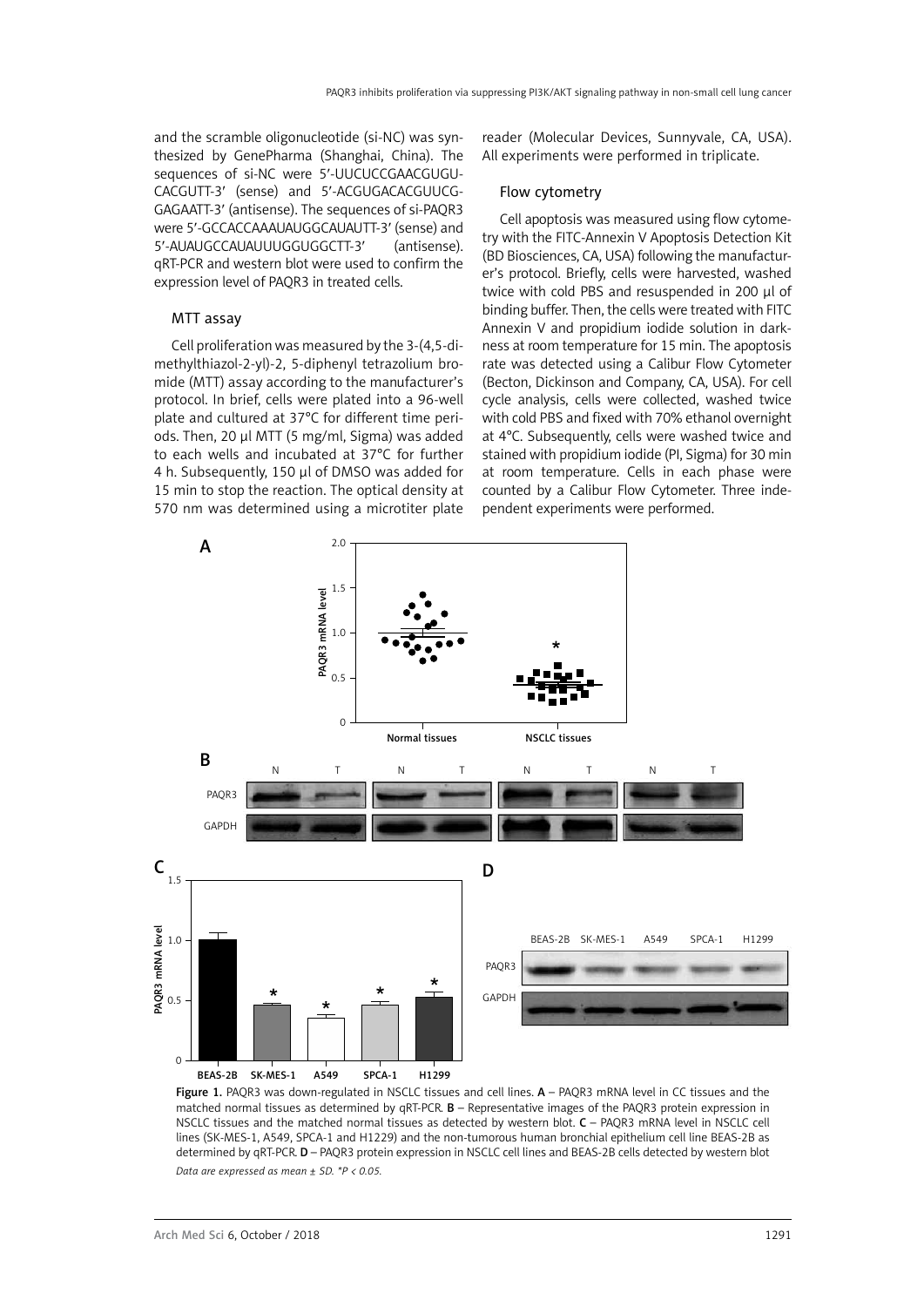

Figure 2. Overexpression of PAQR3 inhibited NSCLC cell proliferation. A, B - mRNA and protein levels of PAQR3 in NSCLC cell lines A549 and H1299 following pcDNA3.1-PAQR3 plasmid or empty vector transfection. C, D – Cell proliferation of NSCLC cells as analyzed by MTT assay after PAQR3 overexpression. E, F – Cell apoptosis of NSCLC cells as measured by flow cytometry after PAQR3 overexpression *Data are expressed as mean ± SD. \*P < 0.05.*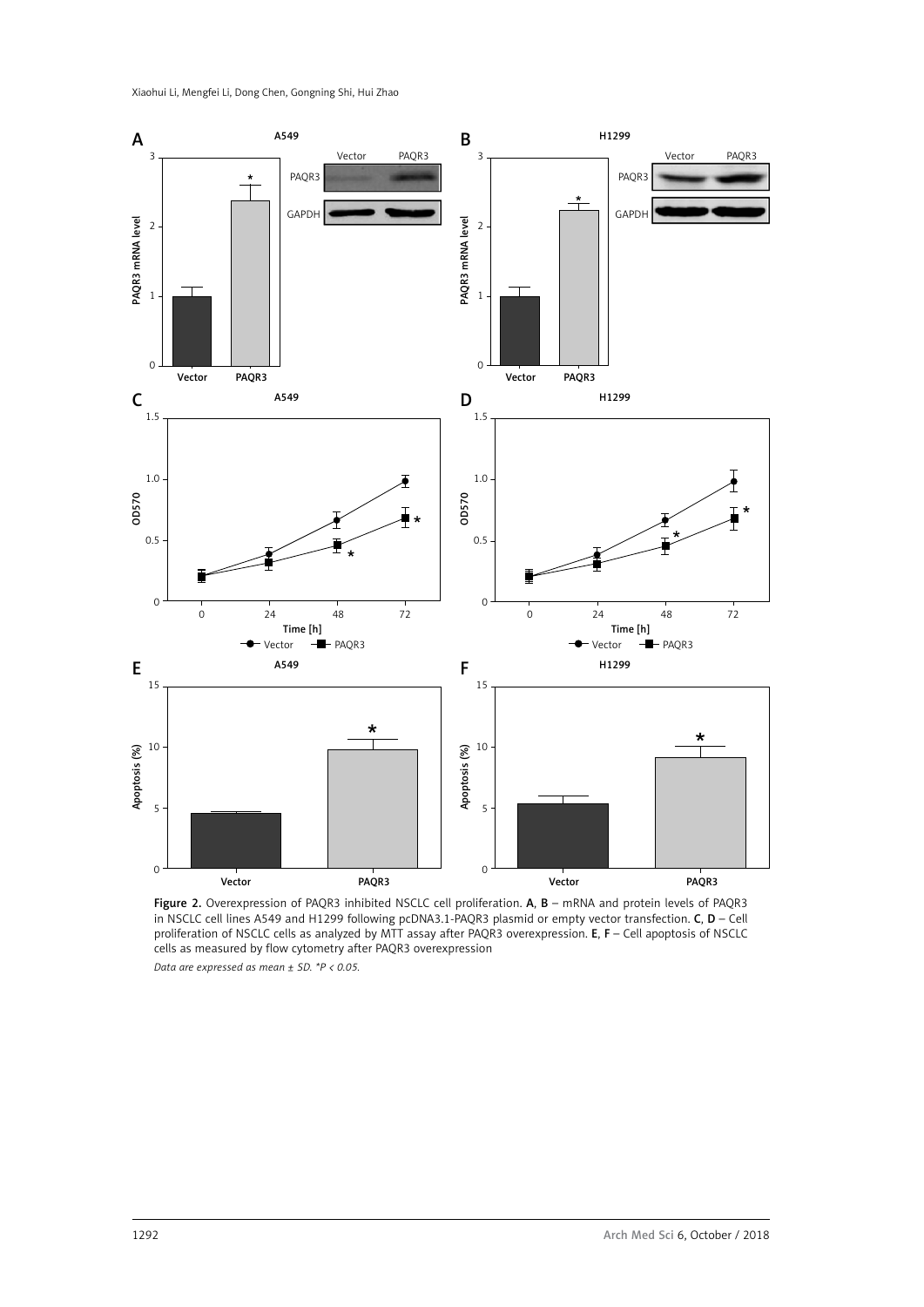

Figure 2. Cont. G, H - Cell cycle distribution of NSCLC cells as assessed by flow cytometry after PAQR3 overexpression *Data are expressed as mean ± SD. \*P < 0.05.*

## Statistical analysis

All data were expressed as mean ± SD. Differences between groups were compared by Student's *t*-test or one-way analysis of variance using SPSS 17.0 software (SPSS, Inc., Chicago, IL, USA). Differences were considered to be statistically significant when *p* < 0.05.

#### Results

## PAQR3 was down-regulated in NSCLC tissues and cell lines

To elucidate the potential roles of PAQR3 in the development of NSCLC, we detected its expression patterns at both mRNA and protein levels in NSCLC tissues and cell lines. We found that the mRNA and protein levels of PAQR3 were both down-regulated in NSCLC tissues as determined by qRT-PCR (Figure 1 A) and western blot (Figure 1 B), respectively. In addition, PAQR3 was also found to be down-regulated in NSCLC cell lines at both mRNA and protein levels (Figures 1 C, D). These results suggested that PAQR3 may act as a tumor suppressor in NSCLC.

# Overexpression of PAQR3 inhibited NSCLC cell proliferation

To examine the biological functions of PAQR3 in NSCLC, PAQR3 was overexpressed in NSCLC cell lines A549 and H1299 by pcDNA3.1-PAQR3

recombinant plasmid. The PAQR3 expression level was significantly increased in A549 and H1299 cells following plasmid transfection (Figures 2 A, B). Then, the MTT assay was conducted to evaluate cell proliferation and the results showed that overexpression of PAQR3 significantly inhibited NSCLC cell proliferation (Figures 2 C, D). As cell proliferation is always correlated with apoptosis and cell cycle distribution, we analyzed NSCLC cell apoptosis and cell cycle distribution after PAQR3 overexpression. The data showed that PAQR3 overexpression significantly induced apoptosis (Figures 2 E, F) and resulted in cell cycle arrest at G0/G1 phase (Figures 2 G, H) in NSCLC cell lines.

# Knockdown of PAQR3 promoted NSCLC cell proliferation

To further clarify the tumor suppressive roles of PAQR3 in NSCLC, the expression of PAQR3 was knocked down in NSCLC cell lines A549 and H1299. The knockdown efficiency was confirmed by qRT-PCR and western blot (Figures 3 A, B). Functional assays showed that knockdown of PAQR3 markedly promoted NSCLC cell proliferation (Figures 3 C, D). In addition, the cell apoptosis rate (Figures 3 E, F) and cell amount at G0/G1 phase (Figures 3 G, H) of NSCLC cells were obviously decreased in the PAQR3 knockdown group in comparison with the control group.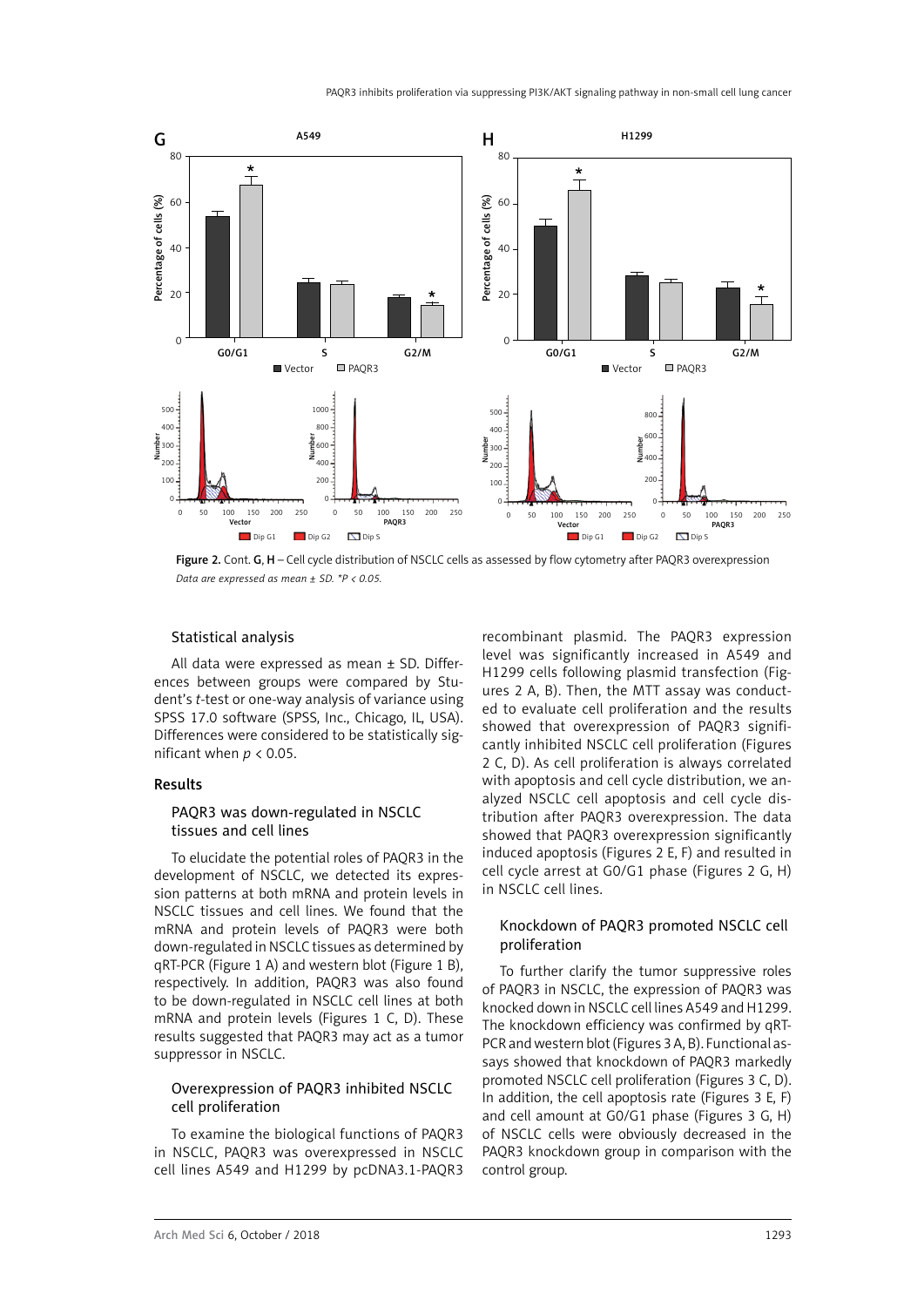

Figure 3. Knockdown of PAQR3 promoted NSCLC cell proliferation. A, B - mRNA and protein levels of PAQR3 in NSCLC cell lines A549 and H1299 following PAQR3 knockdown. C, D – Cell proliferation of NSCLC cells as analyzed by MTT assay after PAQR3 knockdown. E, F - Cell apoptosis of NSCLC cells as measured by flow cytometry after PAQR3 knockdown

*Data are expressed as mean ± SD. \*P < 0.05.*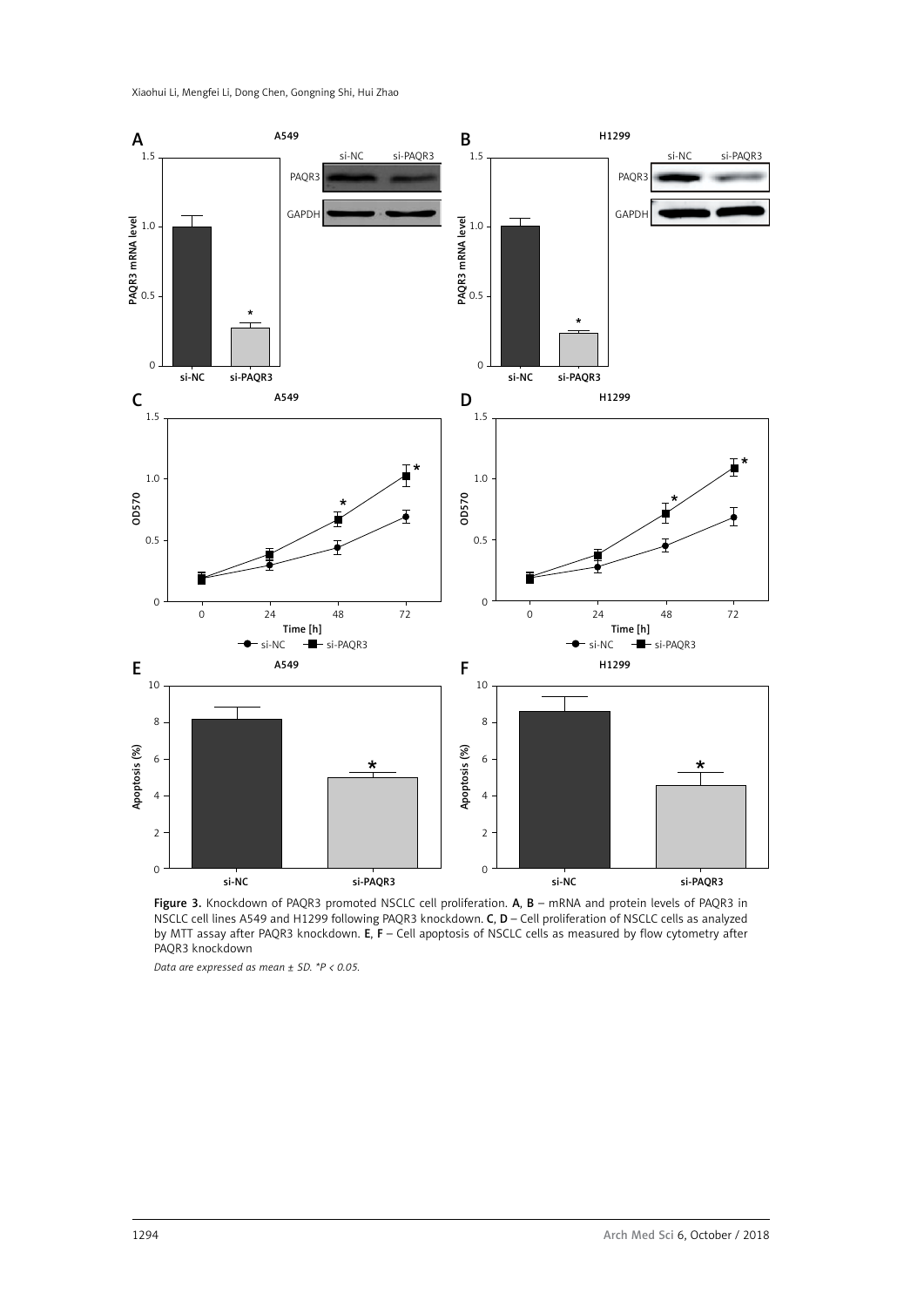

Figure 3. Cont. G, H - Cell cycle distribution of NSCLC cells as assessed by flow cytometry after PAQR3 knockdown *Data are expressed as mean ± SD. \*P < 0.05.*

# PAQR3 may exert its tumor suppressive roles via suppressing PI3K/AKT signaling pathway in NSCLC

As the PI3K/AKT pathway is crucial for cell proliferation in the development of human cancers, we supposed that PAQR3 may also affect the PI3K/ AKT pathway in NSCLC and verified that using western blot. We found that the phosphorylation of PI3K and AKT was significantly downregulated in NSCLC cells A549 and H1299 following PAQR3 overexpression (Figure 4). These results suggested that PAQR3 may exert its tumor suppressive roles in NSCLC via suppressing the PI3K/AKT signaling pathway.

## Discussion

PAQR3 was first identified as a spatial regulator of Raf kinase and was named RKTG. It binds Raf-1, translocates Raf-1 into the Golgi apparatus, inhibits Raf-1 activation, reduces the association of Raf-1 with Ras and MEK, and blocks the ERK pathway [11]. Since then, an increasing number of studies have shown that PAQR3 acts as a tumor suppressor in multiple human cancers. For example, Zhang *et al.* reported that PAQR3 inhibits cell proliferation, migration, sprouting and angiogenesis by suppressing MAPK-mediated autocrine VEGF signaling in clear cell renal cell carcinoma [14]. Wu *et al.* showed that PAQR3 is downregulated in hepatocellular carcinoma and the decreased expression of PAQR3 is correlated with a poor prognosis [15]. Ma *et al.* found that PAQR3 is decreased in osteosarcoma and overexpression of PAQR3 inhibited osteosarcoma cell proliferation, migration, and invasion by promoting ERK phosphorylation [16]. In addition, PAQR3 was also demonstrated to suppress the tumorigenesis of colorectal cancers [17] and skin carcinogenesis [18] in a mouse model. These studies indicated the tumor suppressive effect of PAQR3 in cancer development.

In the current study, we demonstrated for the first time that the expression pattern of PAQR3 was down-regulated in NSCLC tissues and cell lines at both mRNA and protein levels. Therefore, we supposed that PAQR3 may function as a tumor suppressor in NSCLC and conducted a series of *in vitro* functional experiments. Our results showed that overexpression of PAQR3 significantly inhibited cell proliferation, induced apoptosis and promoted cell cycle arrest at G0/G1 phase in NSCLC cells. However, knockdown of PAQR3 promoted NSCLC cell proliferation, suppressed apoptosis and increased the cell amount at G0/G1 phase. Moreover, mechanistic studies showed that phosphorylation of PI3K and AKT was downregulated following PAQR3 overexpression in NSCLC cells.

The PI3K/AKT signaling pathway is one of the most commonly activated signaling pathways in various types of tumors including NSCLC [19–21]. Drugs targeting the PI3K/AKT pathway have great potential to exert their anticancer effects [22].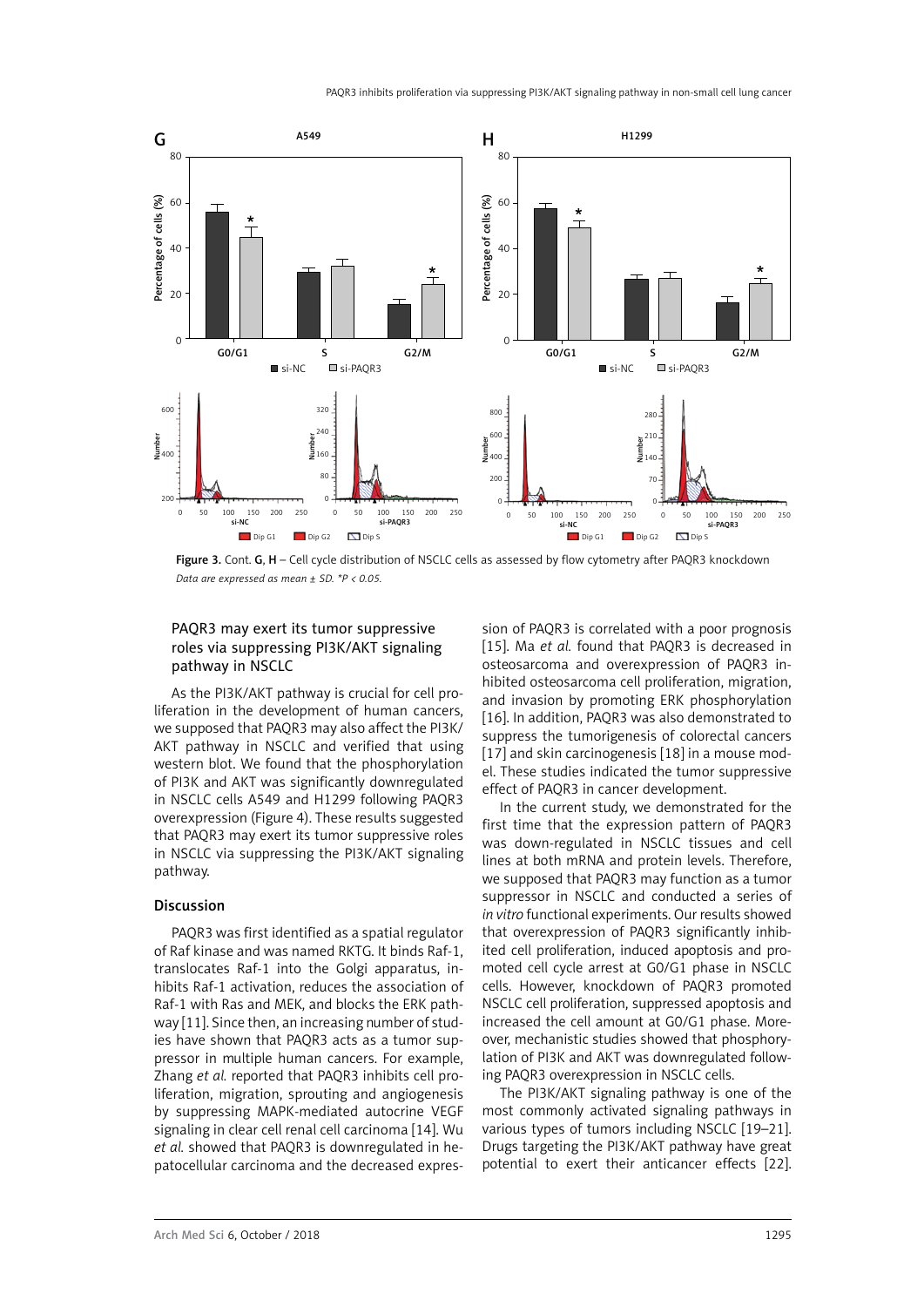

Figure 4. PAQR3 may exert its tumor suppressive roles via suppressing PI3K/AKT signaling pathway in NSCLC. A – Protein expression of PI3K and AKT and phosphorylated PI3K and AKT in A549 cells following PAQR3 overexpression. Relative quantities are shown. B – Protein expression of PI3K and AKT and phosphorylated PI3K and AKT in H1299 cells following PAQR3 overexpression. Relative quantities are shown

Therapeutic methods targeting PI3K/AKT are widely used in the treatment of human cancers such as prostate cancer [23], osteosarcoma [24] and neuroblastoma [25]. PAQR3 was also reported to exert its functions by regulating the PI3K/Akt signaling pathway [8, 13]. Similarly, our study demonstrated that overexpression of PAQR3 suppressed the phosphorylation of PI3K and AKT in NSCLC cells.

In recent years, identifying novel molecules involved in the development of human cancers is important to obtain a full understanding of cancer initiation and helpful for the treatment of cancers. For instance, Zhao *et al.* showed that miR-630 functions as an oncogene in renal cell carcinoma and may act as a potential therapeutic target for renal cancer treatment [26]. Zhang *et al.* found that CtBP2 is overexpressed in prostate cancer and its overexpression is associated with tumorigenesis and poor clinical outcome of prostate cancer [27]. In the present study, we found that PAQR3 is involved in the development of NSCLC and may act as a therapeutic target in the treatment of NSCLC.

Overall, our study demonstrated that PAQR3 was down-regulated in NSCLC. PAQR3 functions as a tumor suppressor by inhibiting cell proliferation, inducing apoptosis and promoting cell cy-

cle arrest via suppressing the PI3K/AKT signaling pathway in NSCLC. These findings suggest that PAQR3 may serve as a novel therapeutic target in NSCLC treatment.

#### Acknowledgments

Xiaohui Li and Mengfei Li are equal contributors.

## Conflict of interest

The authors declare no conflict of interest.

References

- 1. Torre LA, Bray F, Siegel RL, Ferlay J, Lortet-Tieulent J, Jemal A. Global cancer statistics, 2012. CA Cancer J Clin 2015; 65: 87-108.
- 2. Subramaniam S, Thakur RK, Yadav VK, Nanda R, Chowdhury S, Agrawal A. Lung cancer biomarkers: state of the art. J Carcinog 2013; 12: 3.
- 3. Koudelakova V, Kneblova M, Trojanec R, Drabek J, Hajduch M. Non-small cell lung cancer: genetic predictors. Biomedical papers of the Medical Faculty of the University Palacky, Olomouc, Czechoslovakia 2013; 157: 125-36.
- 4. Ramnath N, Dilling TJ, Harris LJ, et al. Treatment of stage III non-small cell lung cancer: diagnosis and manage-